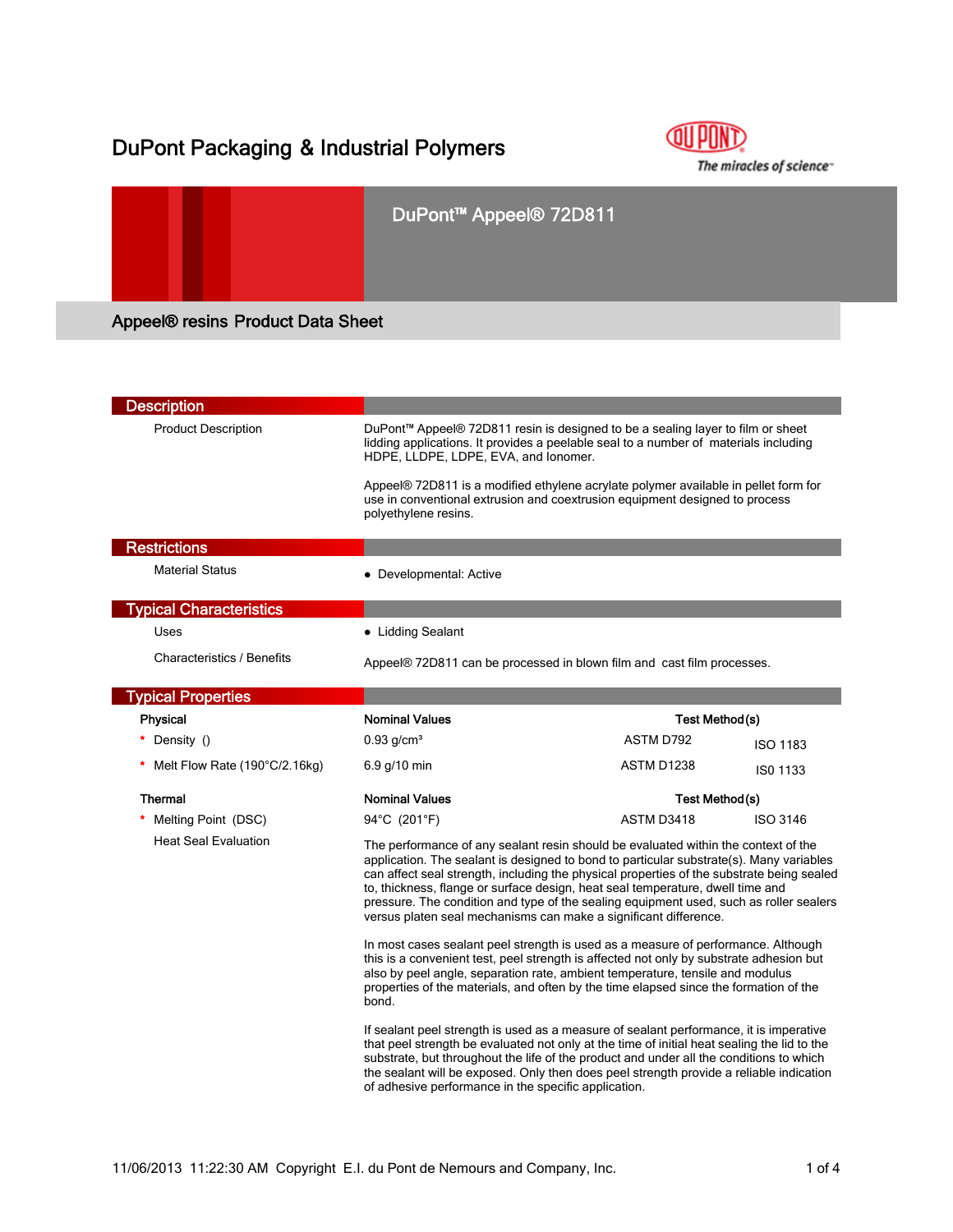| <b>Processing Information</b>            |                                                                                                                                                                                                                                                                                                                                                                                                       |
|------------------------------------------|-------------------------------------------------------------------------------------------------------------------------------------------------------------------------------------------------------------------------------------------------------------------------------------------------------------------------------------------------------------------------------------------------------|
| General                                  |                                                                                                                                                                                                                                                                                                                                                                                                       |
| <b>Maximum Processing Temperature</b>    | 260°C (500°F)                                                                                                                                                                                                                                                                                                                                                                                         |
| General Processing Information           | If the process is stopped for short periods of time, the screw for the Appeel®<br>extruder should be kept turning at a low rpm to keep material flowing.                                                                                                                                                                                                                                              |
|                                          | After processing Appeel®, purge the material out using a polyethylene resin,<br>preferably with a lower melt flow rate than the Appeel® resin in use.<br>The "Disco Purge Method" is suggested as the preferred purging method, as this<br>method usually results in a more effective purging process. Information on the<br>Disco Purge Method can be obtained via your DuPont Sales Representative. |
|                                          | Never shut down the extrusion system with Appeel® in the extruder and die.<br>Properly purge out the Appeel® with a polyethylene, and shut down the line with<br>polyethylene or polypropylene in the system.                                                                                                                                                                                         |
| <b>Blown Film Processing</b>             | <b>Nominal Values</b>                                                                                                                                                                                                                                                                                                                                                                                 |
| <b>Blown Film Processing Information</b> | Blown Film: In blown film coextrusion processes the temperature of the Appeel®<br>72D811 should be maintained in the 160 - 185 <sup>°</sup> C range.                                                                                                                                                                                                                                                  |
|                                          | Following is an example of a suggested temperatiure profile for blown film<br>processing. Adjustments would then be made to suit the individual process and<br>applications needs.                                                                                                                                                                                                                    |
| Feed Zone                                | 135°C (275°F)                                                                                                                                                                                                                                                                                                                                                                                         |
| Second Zone                              | 160°C (320°F)                                                                                                                                                                                                                                                                                                                                                                                         |
| <b>Third Zone</b>                        | 185°C (365°F)                                                                                                                                                                                                                                                                                                                                                                                         |
| Fourth Zone                              | 185°C (365°F)                                                                                                                                                                                                                                                                                                                                                                                         |
| Fifth Zone                               | 185°C (365°F)                                                                                                                                                                                                                                                                                                                                                                                         |
| Adapter Zone                             | 185°C (365°F)                                                                                                                                                                                                                                                                                                                                                                                         |
| Die Zone                                 | 173°C (343°F)                                                                                                                                                                                                                                                                                                                                                                                         |
| Cast Film / Sheet Processing             | <b>Nominal Values</b>                                                                                                                                                                                                                                                                                                                                                                                 |
| Cast Film / Sheet Processing             | Cast Film: In cast film coextrusion processes the temperature of the Appeel®<br>72D811 should be maintained in the 185 - 235° C range.                                                                                                                                                                                                                                                                |
|                                          | Following is an example of a suggested temperatiure profile for cast film processing.<br>Adjustments would then be made to suit the individual process and applications<br>needs.                                                                                                                                                                                                                     |
| Feed Zone                                | 135°C (275°F)                                                                                                                                                                                                                                                                                                                                                                                         |
| Second Zone                              | 160°C (320°F)                                                                                                                                                                                                                                                                                                                                                                                         |
| Third Zone                               | 185°C (365°F)                                                                                                                                                                                                                                                                                                                                                                                         |
| Fourth Zone                              | 210°C (410°F)                                                                                                                                                                                                                                                                                                                                                                                         |
| Fifth Zone                               | 210°C (410°F)                                                                                                                                                                                                                                                                                                                                                                                         |
| Adapter Zone                             | 210°C (410°F)                                                                                                                                                                                                                                                                                                                                                                                         |
| Die Zone                                 | 210°C (410°F)                                                                                                                                                                                                                                                                                                                                                                                         |
|                                          |                                                                                                                                                                                                                                                                                                                                                                                                       |

FDA Status Information **Appeel® 72D811** resin complies with Food and Drug Administration Regulation 21 CFR 177.1330, subject to the limitations and requirements therein. This Regulation describes polymers that may be used in contact with food, subject to the finished food-contact article meeting the extractive limitations under the intended conditions of use, as shown in paragraph (c) of the Regulation.

> The information and certifications provided herein are based on data we believe to be reliable, to the best of our knowledge. The information and certifications apply only to the specific material designated herein as sold by DuPont and do not apply to use in any process or in combination with any other material. They are provided